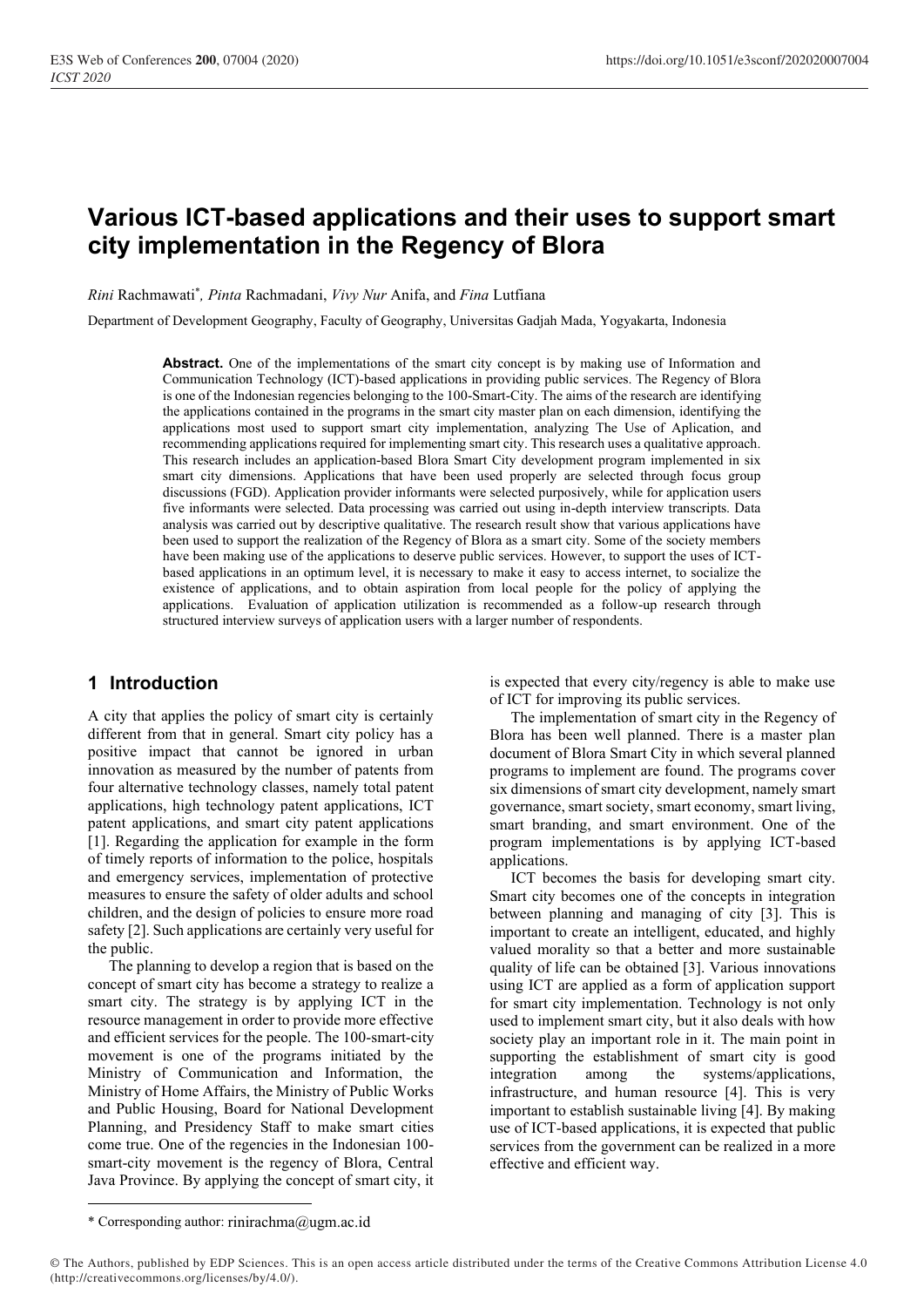Smartphone-based application or popularly called mobile application is one the means to support smart city. The means that is considered interactive enough is the application on cellular phone because it is in line with the ICT improvement and activities of people who have been used to using cellular phone. Various features found on the application enable information to be available in an easy and accurate way and they can save files safely. The data that are integrated to one another make the users easy to search and process them [5]. In adopting cloud computing it is necessary to pay attention to the level of data protection and privacy, confidentiality, and security required. This is related to public administration will store citizen data in the cloud [6]. However, this paper will not be discussed further related to cloud computing because the research conducted is more focused on the variety of applications and their utilization.

In order that users can access services provided by a smart city, the realization of smart city needs components activated with Internet of things (IoT). Smart city involves many actors, including government and community participation that adjusts to the needs of the region and the people in the area. One of the advantages of smart city is certainly aimed at increasing the welfare of society [7]. This can be in the forms of accessing public services easily, reducing environmental pollution, integrating system and services as well as developing a city sustainably [7]. Smart city is an approach in solving city problems by maximizing technology. The creation of smart cities is based on relevant concepts, such as IoT (Internet of Things), Cyber-Physical-Systems (CPS), and cellular computing technology to improve well-being [8]. However, the implementation of the use of the system certainly has many challenges, such as interoperability of different technologies [8]. This paper will not discuss in detail the use of the system.

Several researchers from universities, industries, businesses, and government institutions are currently exploring technology from three main perspectives, i.e. scientific theory, theoretical design, and user's experience [9]. This is very useful to empower the users by giving them education related to how to understand and control their environment through new knowledge that can be accessed interactively, commonly regarded as an application that is not traditional anymore [9]. For this reason, a study related to the perspective of users of public services and the use of applications is important.

To find out about the application supporting the implementation of smart city and its utilization and the need for application development through the recommendations that can be given, this research was carried out with the aim of;

The aims of the research are; 1) Identifying the applications contained in the programs in the smart city master plan on each dimension, 2) Identifying the applications most used to support smart city implementation, 3) Analyzing The Use of Aplication, 4) Recommending applications required for implementing smart city.

## **2 Materials and Methods**

This research applies a qualitative approach. This research includes an application-based Blora Smart City development program that has been implemented in six dimensions of smart city. From the 6 dimensions of smart city, applications that have been used properly are selected. Determination of whether the application has been used properly or not, is obtained from the results of focus group discussions of each smart city dimension group in the smart city evaluation forum activity. Then proceed with a field survey conducted in-depth interviews with application providers and application users. Application provider informants are selected purposively, namely relevant officers to provide information. Meanwhile, five informants were selected for each application. The selection of five informants using the application is intended to cross check the answers between the informants. Likewise, the answers between application providers and application users are intended as enrichment of information about the application. Thus the triangulation is fulfilled and the reliability and validity of the data can also be fulfilled.

The processing of qualitative data is made by using the transcript of in-depth interview. The data are then processed, from doing the datum reduction to presenting the data in order that they are easy to comprehend. To analyze the data, what is done is a descriptive qualitative way and the data are presented in the form of descriptions.

## **3 Results and discussions**

Smart city is defined as a concept based on information and communication technology. In its application, it also has something to do with both physical and non-physical aspects in developing smart infrastructure. Therefore, the implementation of smart city should be done by applying a holistic approach, meaning that all factors in smart city need to be calculated thoroughly since they are related to one another [10]. Indonesia has implemented the concept of *smart city* in many cities or regencies, one of which is the Regency of Blora, Central Java.

The Vision Mission of the Middle-term Development Plan of the Regency of Blora Years  $2016 - 2021$  says "the accomplishment of Blora as a smart city focusing on the development of agroindustry and agroforestry toward wealthy society with high human values. There are six dimensions to make Blora as a smart city come true, namely smart governance, smart branding, smart economy, smart living, smart society, and smart environment. To do so, it should be in line with the development vision; this is by, among others, providing more effective and efficient public services. One of the steps to realize more effective and efficient public services is by using ICT-based applications.

On each dimension of smart city, there are several programs that are based on an application implemented to support public services to be better. In the dimension of smart governance of the Regency of Blora, there are several applications that function to make it easy for permit process and to audit the performance of ASN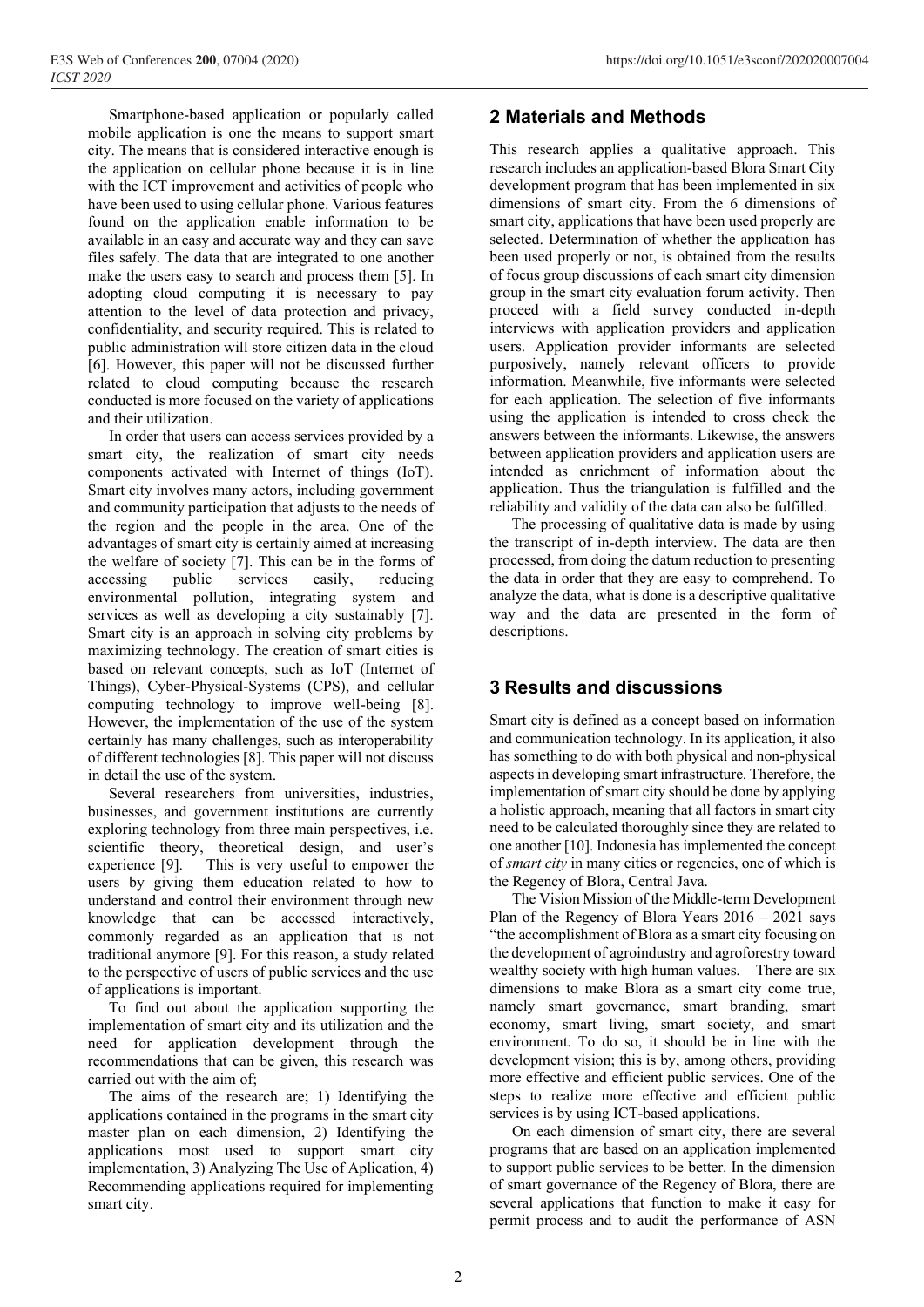(Aparatur Sipil Negara/civil servants). The applications that function for making permit process easy to deal with are Si Cantik, E-Kios, E-Samin, and PAKREBO. Meanwhile, the applications that function to help audit the performance of ASN are E-Skp, Lapor Bos, and SIMPEG.

The dimension of smart branding has several program plans based on an application, such as information system for tourism and GIS-based investment map. The two applications will be under the management of the Agency for Youth, Sports, Culture, and Tourism to support the tourism branding of the Regency of Blora. In addition to the two applications, there are also other applications on the dimension of smart branding, namely *e-farming* by the Agency for Agriculture and Food Tenacity and *petunjuk arah digital* (digital direction) by the Agency for Housing, Settlement, and Transportation.

In relation to the dimension of smart economy in the Regency of Blora, the applications are *e-retribution* and *Blora e-commerce.* The e-retribution application has been implemented in every market in the regency of Blora. Meanwhile, the Blora e-commerce application is planned to be managed by the Agency for Communication and Informatics as a means to market the products of local entrepreneurs.

On the application of the dimension of smart society, there is a means for receiving the people's complaints sent online. Meanwhile, to provide integrated services in case of emergency, the application PC 119 is available for society to use. That application will be managed by the Agency for Communication and Informatics, *Pamong Praja* Police, Agency for Health and Board for Regional Disaster Tackling. The application on the dimension of smart society is useful for society to make complaints about emergency condition to the respective agency.

On the dimension of smart living, there are several applications that will be managed by the Regional Hospital of Blora and the Agency for Health to support health services. They are, among others, SIM RS, Sedot A Mas, simpus, SPDGT, and SMS Gateaway. All those applications are meant to enable society to both obtain information and get health services in an easy way. The information and health services can be about the availability of beds for in-patients, on-line admission, etc. On the hand, the hospital can also receive feedback from SIM RS application users so that the hospital can improve itself for better services[4]. For those who do not have a cellular phone so that they cannot download the application, the Regional Hospital also provides SMS service[4]. That way, this method is expected to enable society to access information easily [4].

The applications on the dimension of smart environment are, among others, SIMAS LH Online and AQMS (Air Quality Monitoring System). These two applications will be managed by the Agency for Living Environment. They are expected to be able to give services and provide official information environmental issues to society.

The results of the focus group discussion on each smart city dimension held in the smart city evaluation activities show that among all the applications for public services, there are three applications that have been operating and used by the community, namely Sedot A Mas, E-retribution, and PSC 119. For this reason, data collection is carried out through in-depth interviews with the providers and users of the applications in the three applications. The number of informants for each application is five people in each application.

Sedot A Mas is an application for On-line Admission System, information on bed availability in the Regional Hospital, and complaints from society. It is an application for public services, mainly for society to get health services. One of the health facilities that have been using this application is Regional Public Hospital of the Regency of Blora. The local people who want to have their health checked treated at the respective hospital may use this application for on-line admission. In addition, they may also get information on the bed availability for in-patients. Sedot A Mas application are presented on Figure 1.



**Fig. 1**. Sedot A Mas Application

(Sources:https://play.google.com/store/apps/details?id=id.go. blorakab.rsudblora.rsuddrrsoetijonoblora&hl=en\_US, accessed April 18, 2020)

The results of in-depth interviews with application providers and application users are as shown in Tables 1 and 2.

| Implementation of Smart City in Biora Regency |                                                                                              |                                                                                                           |  |
|-----------------------------------------------|----------------------------------------------------------------------------------------------|-----------------------------------------------------------------------------------------------------------|--|
| <b>Application</b>                            | informant                                                                                    | <b>Information</b>                                                                                        |  |
| Sedot A Mas<br>application                    | Doctor at RSUD<br>Blora                                                                      | Updating data is one of the<br>obstacles in using the Sedot<br>A Mas application at the<br>Blora Hospital |  |
| E-retribution<br>application                  | Officer at the<br>Agency for Trade,<br>Cooperatives, and<br>Small and Middle<br>Enterprises, | The e-retribution application<br>has an impact on increasing<br>public trust in officers                  |  |
|                                               | Officer from the<br>Agency for Trade,<br>Cooperatives,<br>Small and Middle<br>Enterprises    | Internet signal is one of the<br>obstacles in using the e-<br>retribution application                     |  |
| <b>PSC 119</b><br>application                 | an officer at PSC<br>119                                                                     | Socialization regarding the<br>PSC 119 application is still<br>lacking                                    |  |

**Table 1.** Provision of Supporting Applications for the Implementation of Smart City in Blora Regency

Source: In-depth interview 2020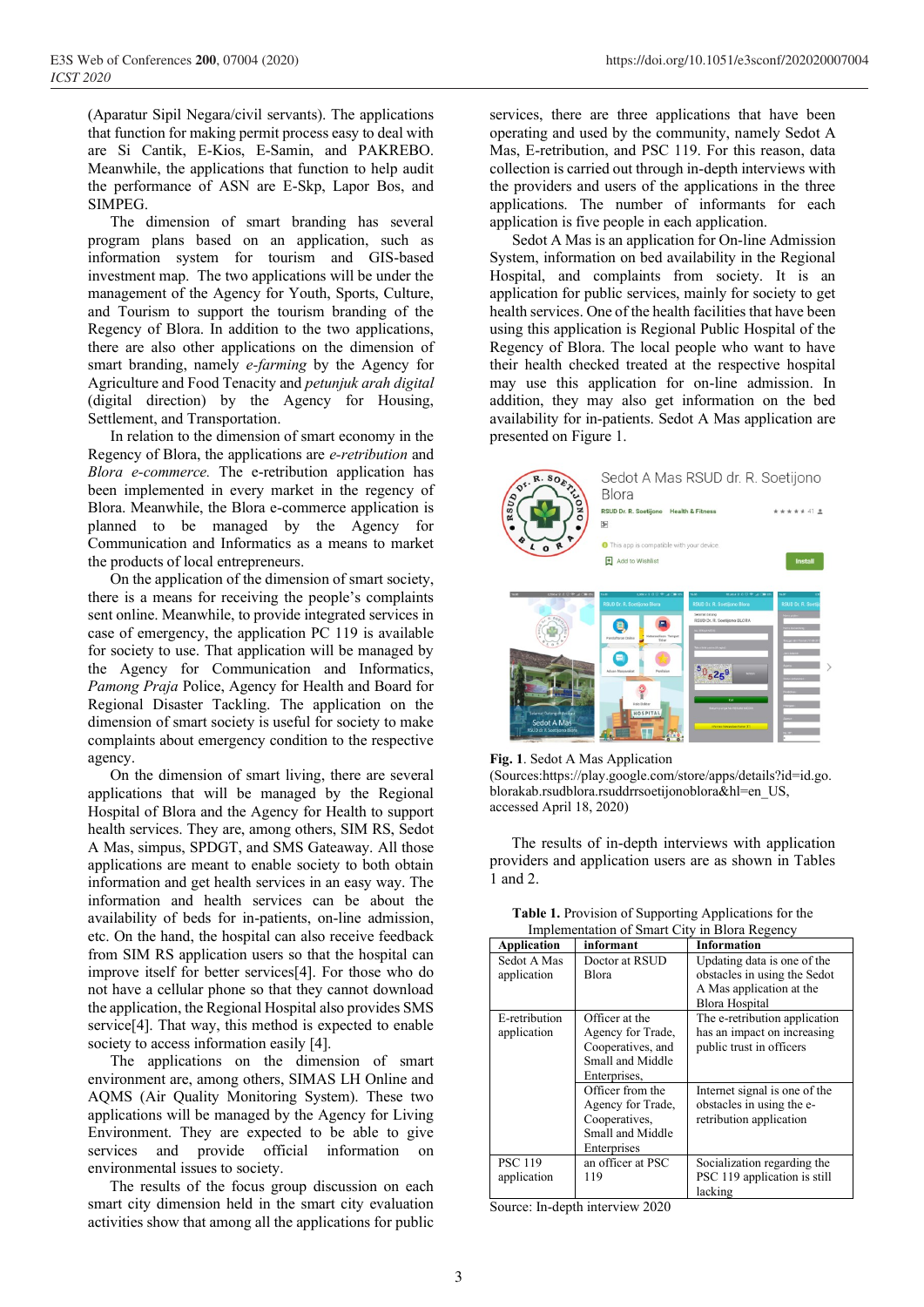| <b>Table 2.</b> Utilization of Supporting Applications for the |
|----------------------------------------------------------------|
| Implementation of Smart City in Blora Regency                  |

| <i>improment</i> | $\mathsf{v}_1$ binare $\mathsf{v}_1$ | $\mathbf{m}$ Divin Investive  |
|------------------|--------------------------------------|-------------------------------|
| Aplikasi         | <b>Informan</b>                      | Informasi                     |
| Sedot A Mas      | Patient1 at RSUD                     | The benefits of the Sedot A   |
| application      | <b>Blora</b>                         | Mas application have been     |
|                  | Patient <sub>2</sub> at the          | felt by users (patients)      |
|                  | RSUD Blora                           |                               |
|                  | Patient <sub>3</sub> at the          |                               |
|                  | <b>RSUD Blora</b>                    |                               |
|                  | Patient <sub>4</sub> at the          |                               |
|                  | <b>RSUD Blora</b>                    |                               |
|                  | Patient <sub>5</sub> at the          |                               |
|                  | <b>RSUD Blora</b>                    |                               |
| E-retribution    | Merchant1 at the                     | Income from non-              |
| application      | <b>Blora Public</b>                  | permanent merchants is an     |
|                  | Market                               | obstacle to implement a       |
|                  |                                      | payment system using e-       |
|                  |                                      | retribution                   |
|                  | Merchant2 at the                     | One of the merchants has      |
|                  | <b>Blora Public</b>                  | felt the benefits of using e- |
|                  | Market                               | retribution                   |
|                  | Merchant3 at the                     | There are still traders who   |
|                  | <b>Blora Public</b>                  | prefer manual payment         |
|                  | Market                               | methods                       |
|                  | Merchant4 at the                     | There are still traders who   |
|                  | <b>Blora Public</b>                  | have not benefited from e-    |
|                  | Market                               | retribution                   |
|                  | Merchant5 at the                     | There are still traders who   |
|                  | <b>Blora Public</b>                  | prefer manual payment         |
|                  | Market                               | methods                       |
| <b>PSC 119</b>   | User1 of PSC 119                     | PSC 119 application users     |
| application      |                                      | have benefited from this      |
|                  |                                      | application                   |
|                  | User2 of PSC 119                     | The large amount of           |
|                  |                                      | internet data usage when      |
|                  |                                      | accessing the PSC 119         |
|                  |                                      | application is one of the     |
|                  |                                      | obstacles                     |
|                  | User <sub>3</sub> of PSC 119         | PSC 119 application users     |
|                  |                                      | have benefited from this      |
|                  |                                      | application                   |
|                  | User4 of PSC 119                     | PSC 119 application users     |
|                  |                                      | have benefited from this      |
|                  |                                      | application                   |
|                  | User5 of PSC 119                     | PSC 119 application users     |
|                  |                                      | hope that the service of      |
|                  |                                      | complaints will be further    |
|                  |                                      | improved                      |

Source: In-depth interview 2020

More and more society members have been using the *Sedot A Mas* Application and they feel the benefits of it since it is of a great help. They find it much easier to make an admission for health service. As a result, the uses of this application can reduce the queue of patients in the hospital. Such a condition is in line with the statement of two patients at the Regional Public Hospital of the Regency of Blora after using the *Sedot A* Application, quoted as saying:

"This application makes it easy for admission, not taking long time to stand in line" (Informant: patient1 at RSUD Blora, 12 March 2020).

"Really makes it easy, no need to stand in line for admission number at the hospital" (Informant: patient2 at the RSUD Blora, 12 March 2020)

E-retribution is an application used and managed by the Agency for Trade, Cooperatives, Small and Middle Enterprises in the Regency of Blora to collect retribution fee for *kios* (small shop) rent from the merchants in the markets. One of the markets that have applied the application to collect the rent fee is Sido Malmur Public Market of Blora. The use of this e-retribution application is expected to be able to give benefits, such as increasing trust from the merchants to officers since the payment is not in cash anymore so that the money will go the respective agency directly. One of the officers from the respective agency is quoted as saying:

"Trust to officers increases because they do not receive cash anymore, instead, the money goes to the regional treasury automatically" (Informant: officer at the Agency for Trade, Cooperatives, and Small and Middle Enterprises, 11 March 2020)

The payment method using e-retribution application is done by visiting the merchants one by one once in three days. The retribution payment uses this application is not in cash anymore. Instead, every merchant has a card on which the holder has done the top-up before. The retribution fee that has been paid by a merchant will go to the respective agency directly. The uses of eretribution application are presented on Figure 2.



**Fig. 2.** Uses of E-retribution Application

PSC 119 is an application aimed at providing services for receiving people's complaint in case of emergency condition. The society members are able to report any emergency conditions taking place in their surrounding area, such as an accident, natural disaster, etc. In addition, they are also able to find out information on the availability of blood stock. The complaint that they report must be 'real time' and accompanied with photos and location sent onto the PSC 110 Application. An officer who is in charge of managing the PSC 119 Application will receive the complaint and someone from the respective agency will come to help the complaint or information sender. The uses of PSC 119 Application are presented on Figure 3.



**Fig. 3**. Uses of PSC 119 Application

The local people have felt the benefits from this PSC 119 Application. Sending information on emergency condition is made easier. Because of this application, an emergency condition or a traffic accident can be tackled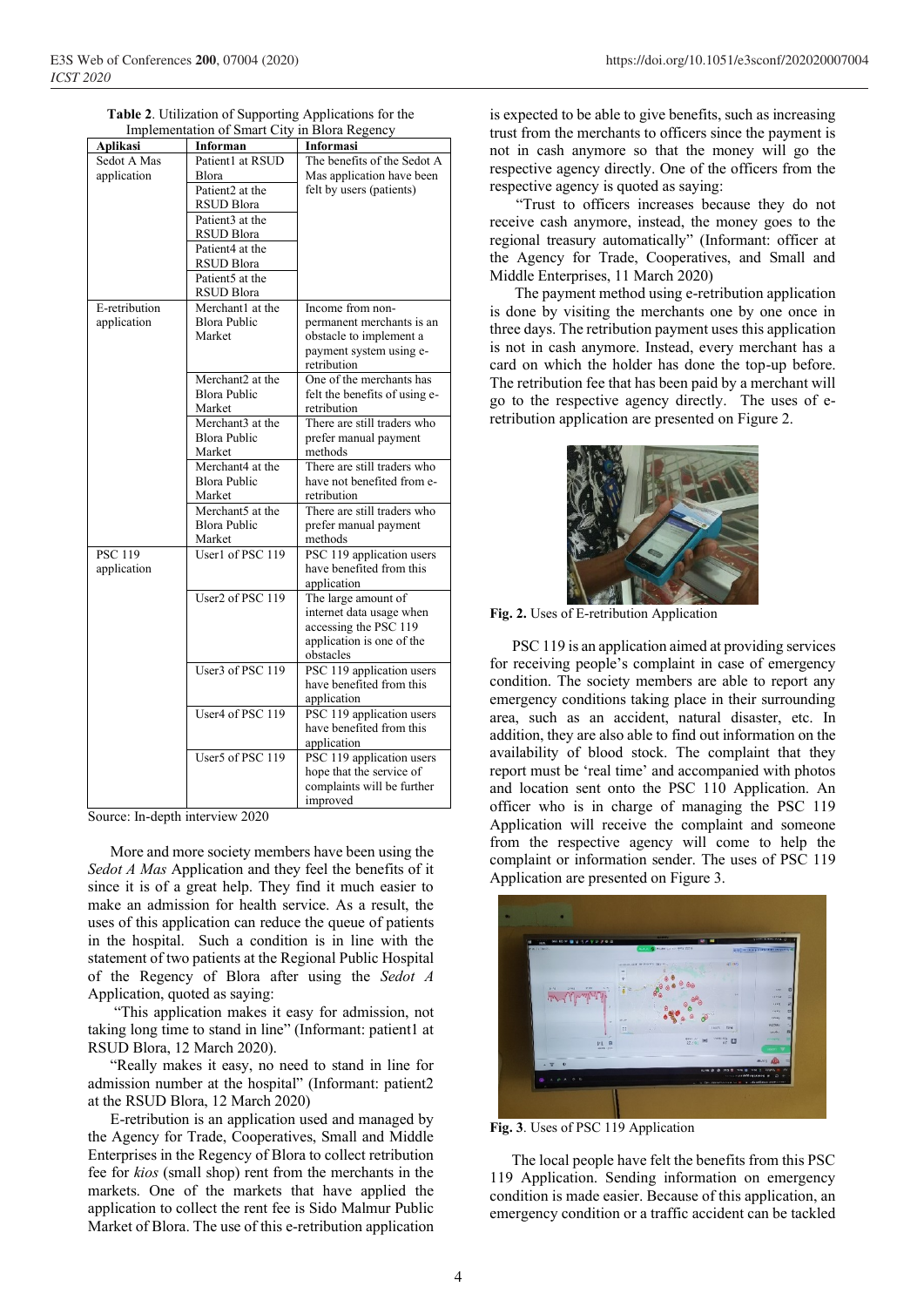more quickly. The uses of the PSC 119 Application are in line with those from which they have benefitted, quoted as saying:

"The benefit is that it is much easier to take an evacuation when there is natural disaster or traffic accident" (Informant: user1 of PSC 119, 12 March 2020).

In the implementation stage, there are, in fact, several different obstacles in using the applications for public services in the Regency of Blora. In general, the obstacles are, for example, the availability of basic infrastructure, services on the applications, and the awareness of society as well. The availability of basic infrastructure becomes the main obstacle to make Blora as a smart city come true. The basic infrastructure is, for example, the presence of internet signal or WiFi that does not cover all areas in the respective regency. In relation to the signal obstacle, an officer from the agency related to the E-retribution Application is quoted as saying:

"Sometimes no signal when a merchant wants to pay for retribution fee" (Informant: an officer from the Agency for Trade, Cooperatives, Small and Middle Enterprises, 11 March 2020)

The absence of internet is especially found in villages. Such an obstacle makes those living in villages find trouble using ICT-based applications for public services. Not only those living in villages, those belonging to low-income people also find it trouble accessing information and services using ICT-based application as there is no free Wi-Fi for them. In this case, economical burden is what they face. In relation to the obstacle of internet signal, a user of PSC 119 application is quoted as saying;

"No enough data to access this application since the internet data needed is quite large" (Informant: user2 of PSC 119 application, 12 March 2020)

The service feature on application is also one of the obstacles. It needs to be adapted to the condition of society. This is of primary concern in order that more and more society members can feel the benefits from the applications. The obstacle of service feature that is not adapted to the condition of society is found on the eretribution application. The merchants at the Blora Public Market Sido Makmur do not fully feel the benefits from the e-retribution application. They think that paying for the retribution on cash (off-line) is preferable as they do not make fixed daily income. Efficiency and effectiveness for the process of retribution payment can perhaps be achieved by using an ICT-based application. However, the condition of certain groups of society as user needs to be taken into consideration. Complaints concerning the use of eretribution application is made by one of the merchants at the respective market, quoted as saying:

"When the market is quiet from shoppers, paying for the retribution is impossible. I hope it could get back, like what I did, paying for the retribution daily" (Informant: a merchant at the Blora Public Market, 12 March 2020)

The awareness of the people in the Regency of Blora to use application services also needs to be increased. Some of the society members still prefer to use

telephone to make complaints or give information on emergency condition even though PSC 119 application is already available. Socialization concerning the use of the applications needs to be increased in order that they become aware of the presence of ICT-based applications that can make public services much easier to serve. The limited participation from the society in using the PSC 119 application is stated by an officer at the PSC 119, quoted as saying:

"Socialization to society is still limited so there is still a small number of people using services based on application. Instead, they prefer to use telephone" (Informant: an officer at PSC 119, 11 March 2020)

From this study an unexpected picture was obtained that it turned out that the community was not too difficult to use the applications that had been provided. In this case an example is the use of Sedot A Mas, which is seen as making it easier for registration services, and this is done by people who live in rural areas as long as they can still get good internet signals.

However to find out the success or achievement of how each application is used to support the implementation of smart city, it is necessary to make efforts for evaluation. The success of ICT-based applications can be seen from how the society benefit from them. In addition, evaluation can also be used to find out obstacles that have taken place during the operation of ICT-based application for public services. Therefore, by knowing the success made and obstacles faced, this can be used as the basis for planning the development of ICT-based applications in the future.

#### **4 Conclusion**

The variety of ICT-based applications is quite complete and supports easy access to public services and smart city implementation. The benefits from ICT-based applications in the implementation of smart city in the Regency of Blora have been felt by local society. They think that public services are now more efficient and effective. However, there are still some obstacles faced. They are, for example, availability of main infrastructure such as internet and WiFi, features of application service that do not match the condition of society, and the participation of society in using ICTbased applications.

One of the recommendations that can be given from the results of this study is the need for evaluation to determine the success or achievement of each application used to support the implementation of smart cities. This evaluation-related study can be carried out for the next research agenda by means of a structured interview survey of application users with a greater number of respondents than the number of informants taken in this study.

The author wishes to thank the Faculty of Geography, Universitas Gadjah Mada for the Research Grant in the year 2020.